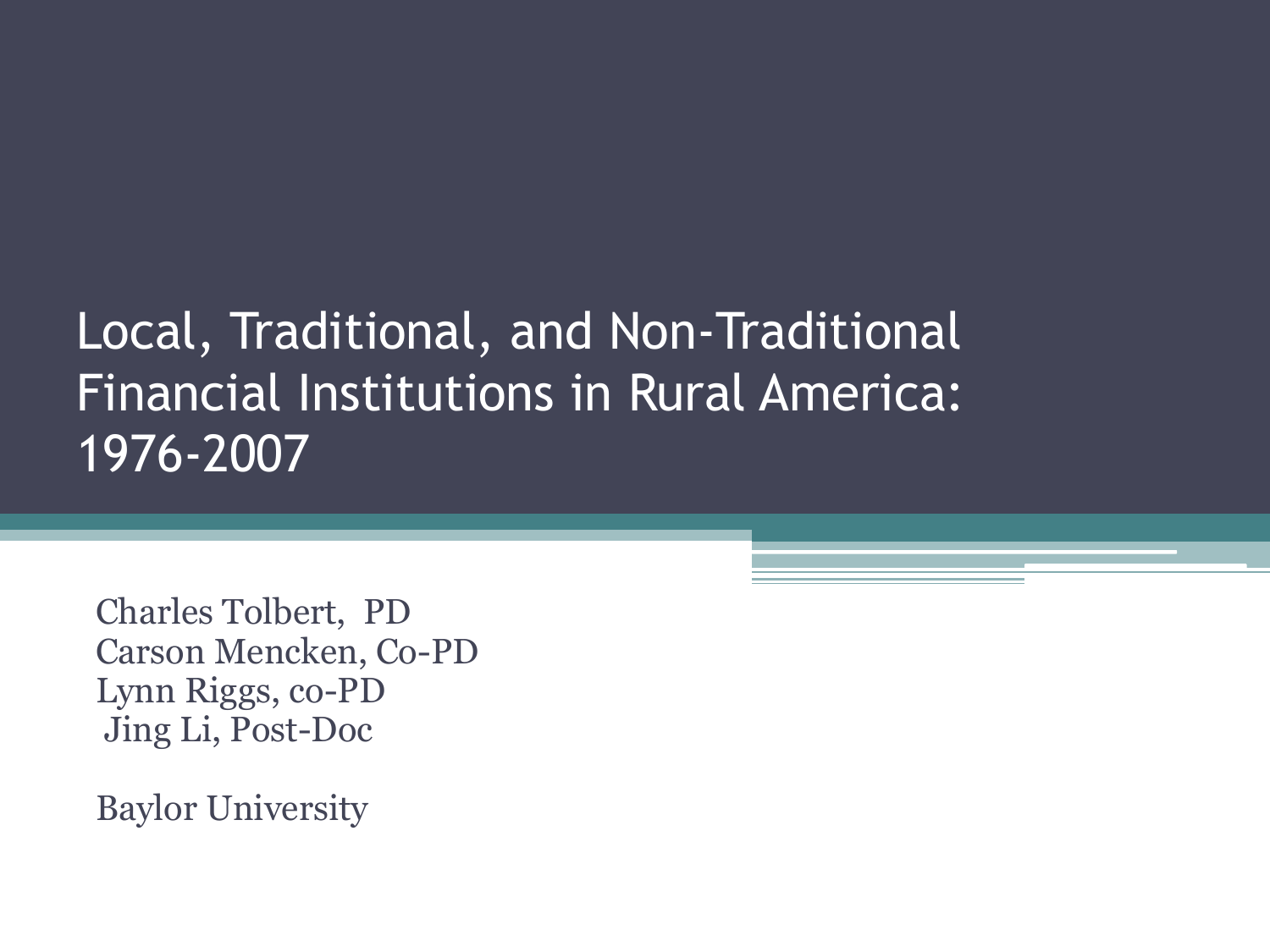This project was supported by the Agriculture and Food Research Initiative of the National Institute of Food and Agriculture, Grant 2011-67023-30072.



United States Department of Agriculture National Institute of Food and Agriculture

Any opinions and conclusions expressed herein are those of the author(s) and do not necessarily represent the views of the U.S. Census Bureau. All results have been reviewed to ensure that no confidential information is disclosed.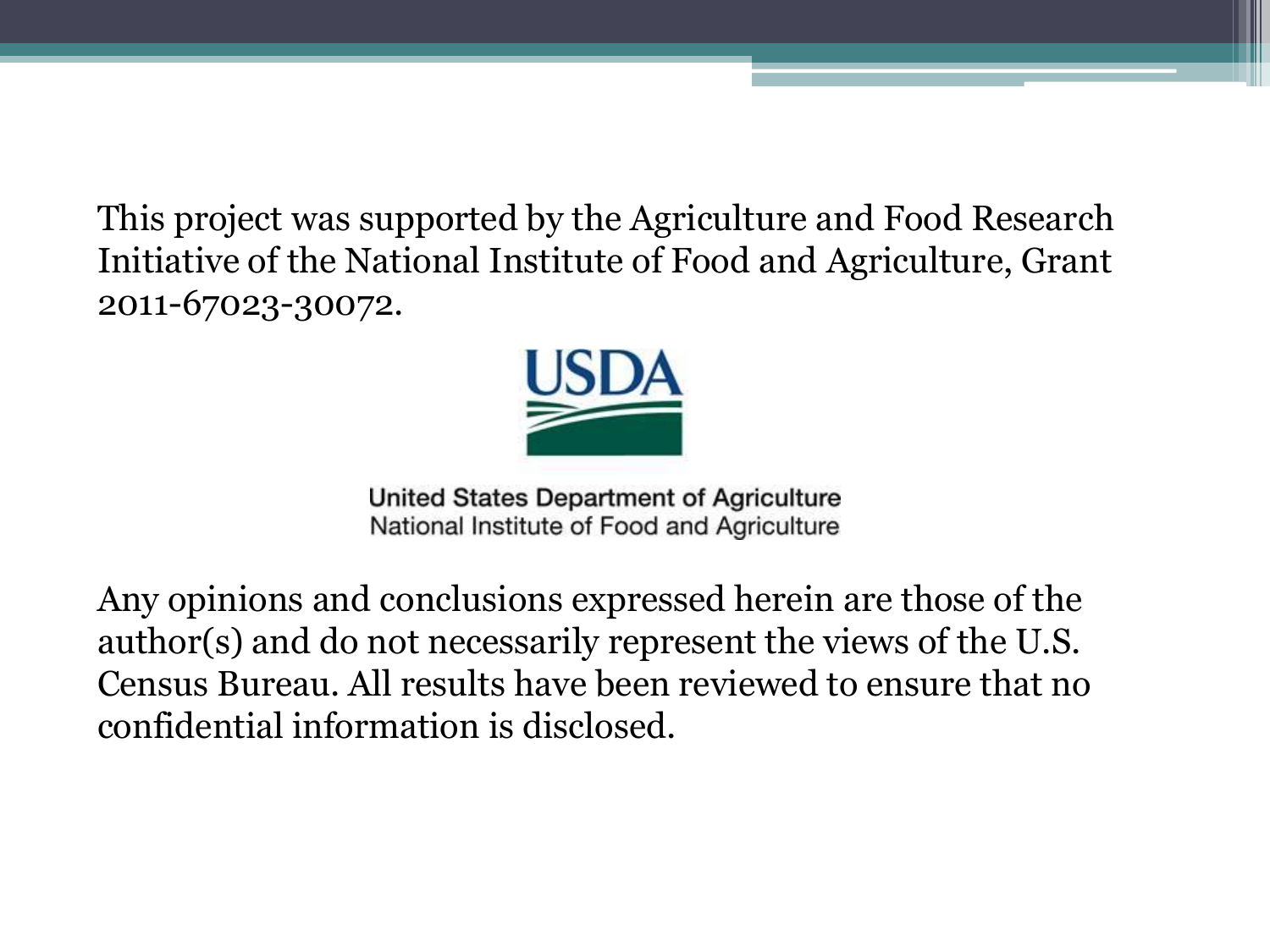## Importance of Local Businesses

- Locally-oriented businesses (e.g., small manufacturing and retail) associated with beneficial local outcomes and promote rural community resilience
- Thriving locally-oriented business class creates environment conducive to community development
- Our confidential business data permit us to distinguish local firms (all enterprise parts in one county) from non-local firms (scattered)
- Access to financing of local entrepreneurs is key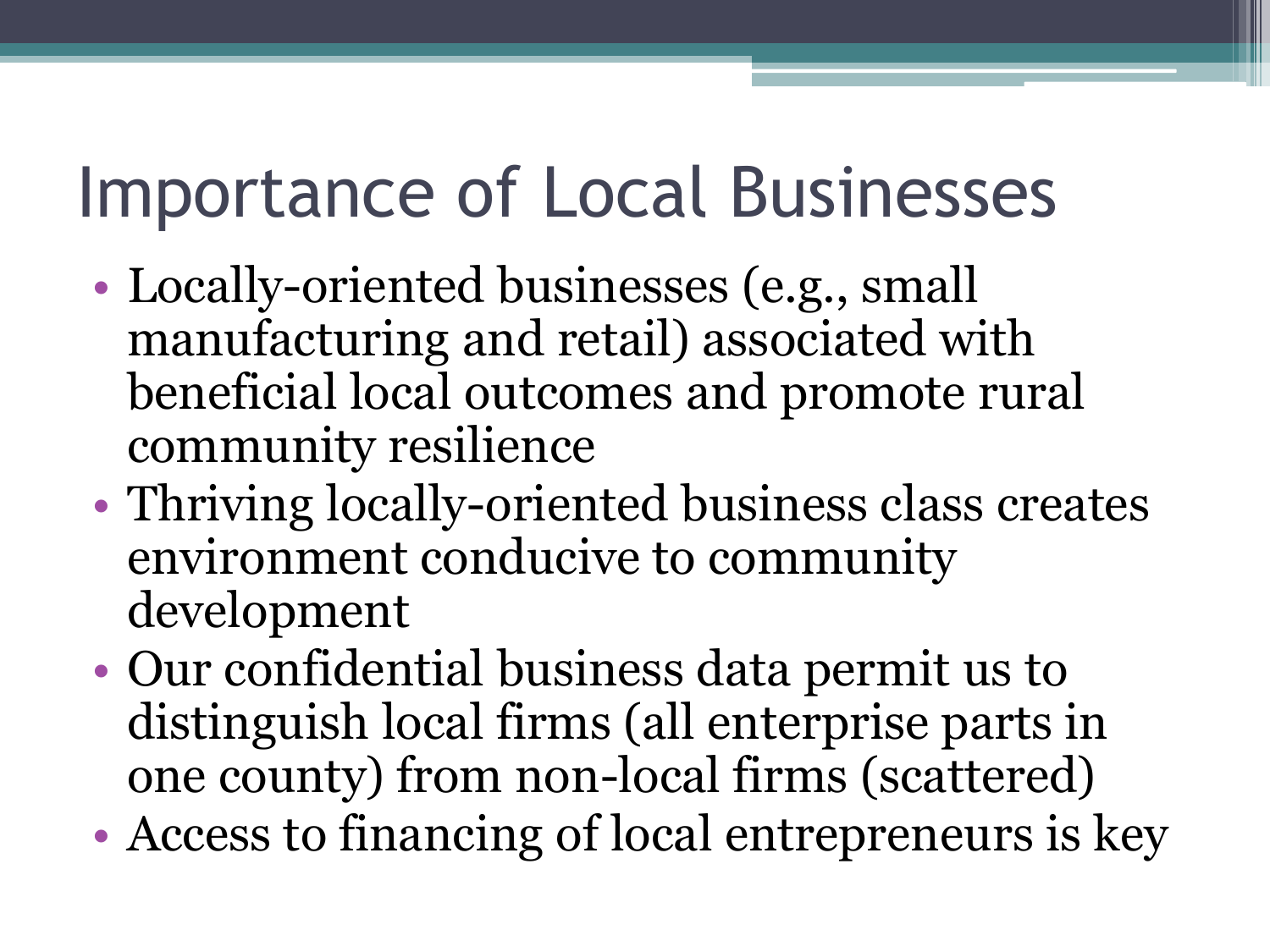#### **Percent Local Financial Establishments: 1976 - 2007**

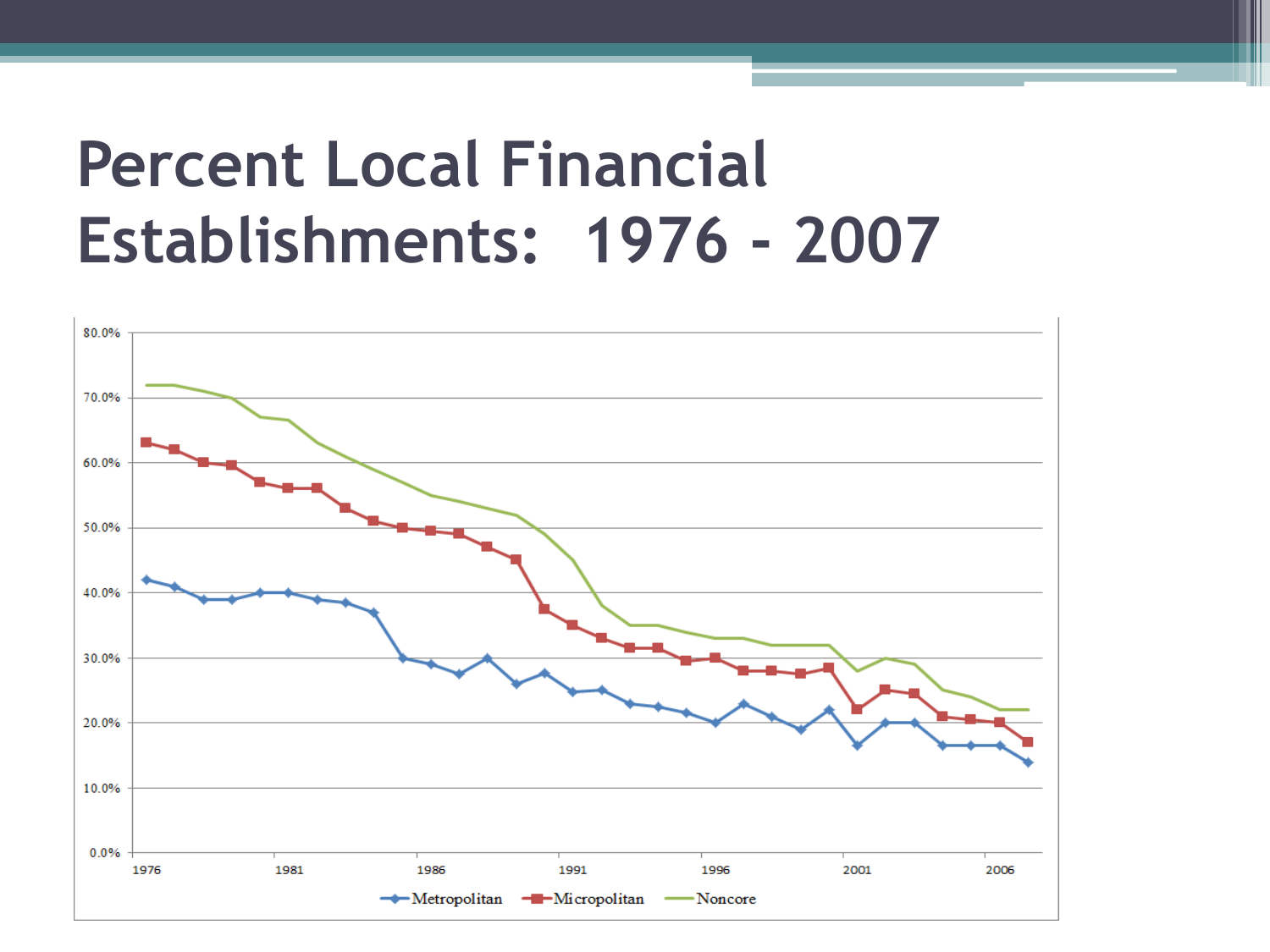# **Changing Composition of Financial Services**

- Spatial and temporal shifts in the traditional financial services (TFS) and alternative financial services (AFS) for rural America?
	- TFS: commercial banks, savings institutions, credit unions
	- AFS: pawn shops, check cashing stores, car title businesses, pay-day loans
- Potential impact of these shifts for rural America?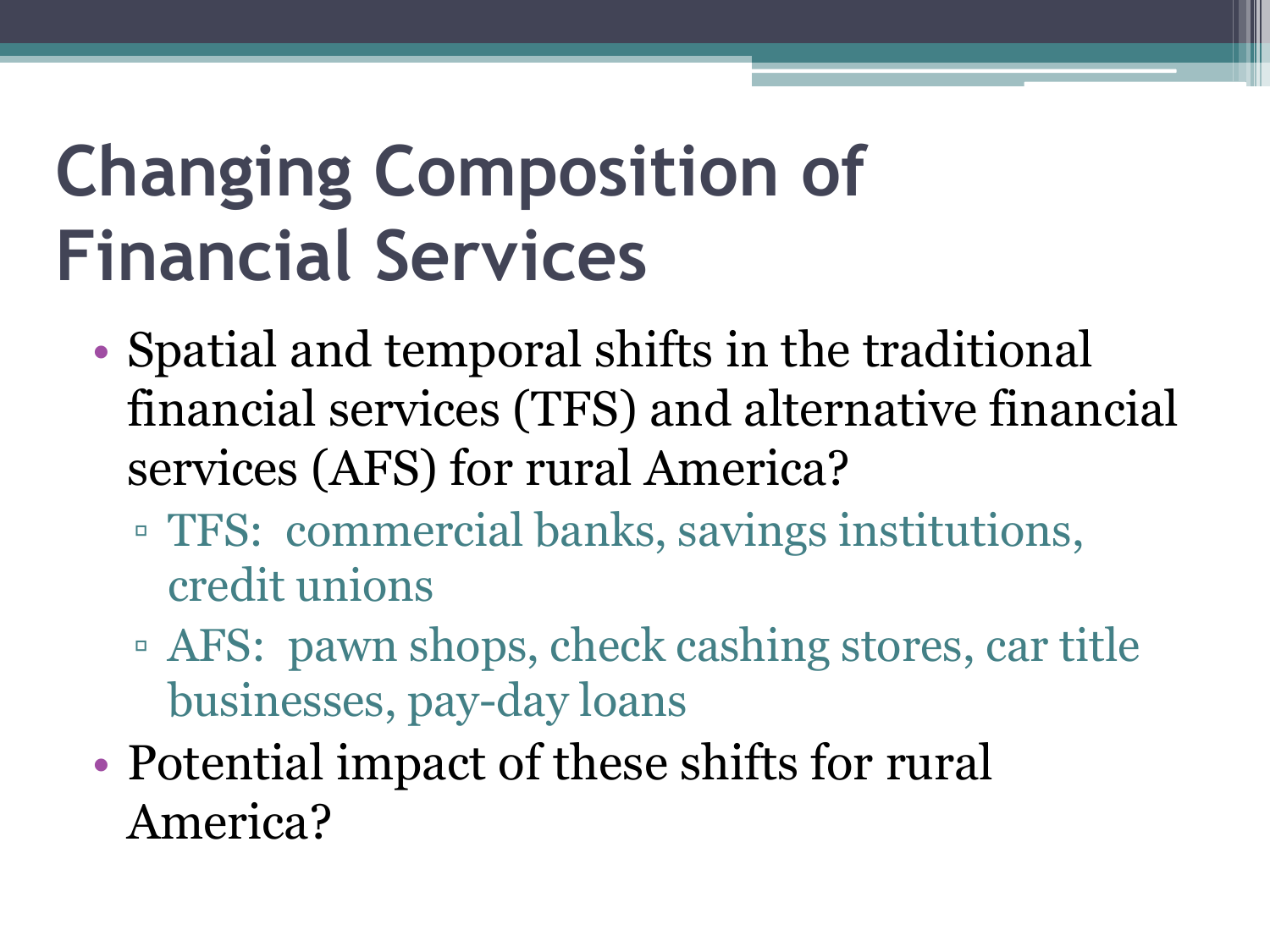#### Changes in Traditional Financial Institutions

- Since 1980 depository institutions have gone through major changes
- Number of establishments has grown while the number of firms has declined
- Increased consolidation has led to absentee ownership trend at local level
	- Top 4 commercial banks in 2002 owned 12.6% of establishments (Source: 2002 EC)
	- Top 4 commercial banks in 2007 owned 31.8% of establishments (Source: 2007 EC)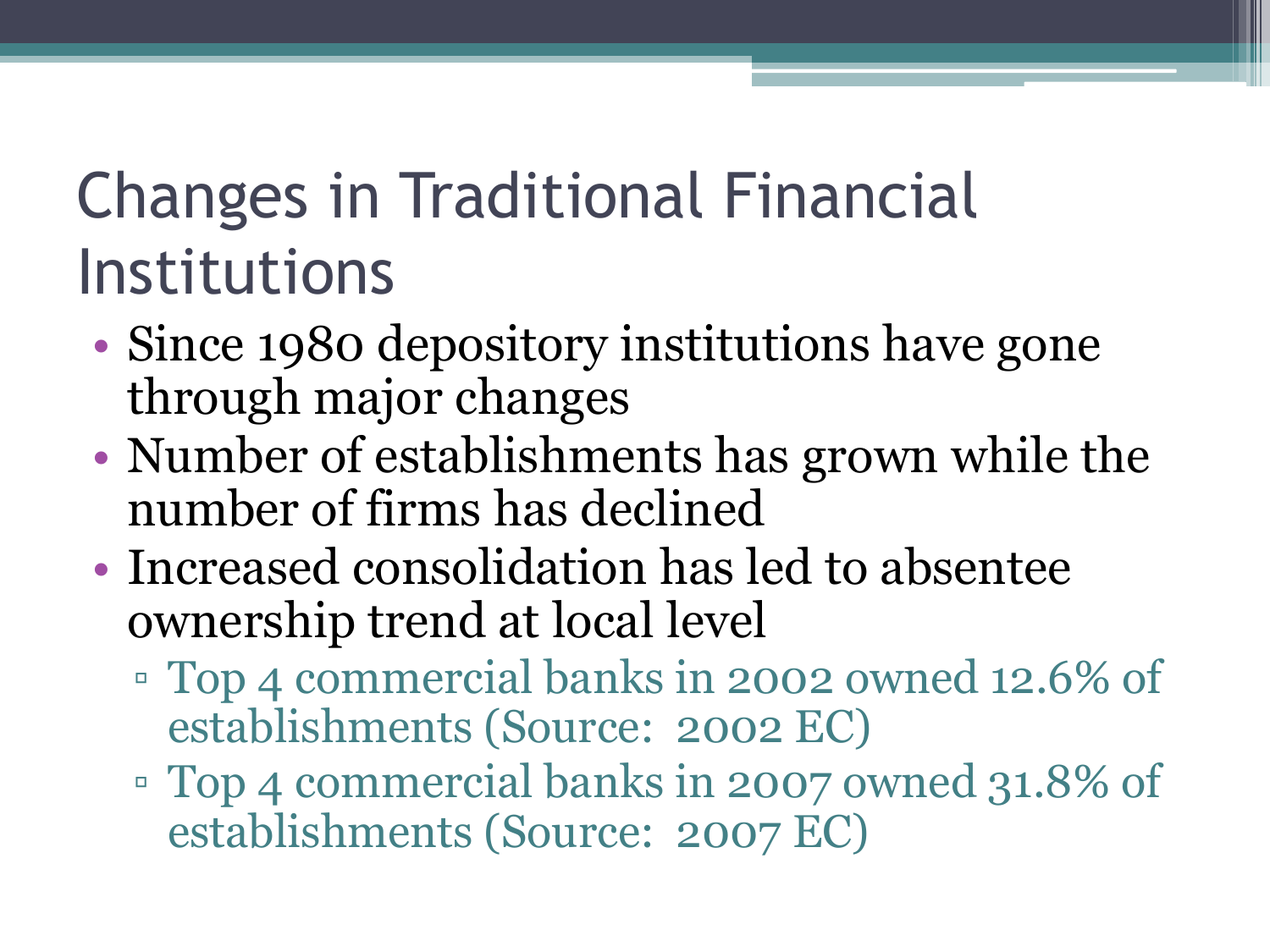### TFS: Growth in Establishments



Source: United States Credit Union Statistics (CUNA), Federal Deposit Insurance Corporation, Economic Census (US Census Bureau).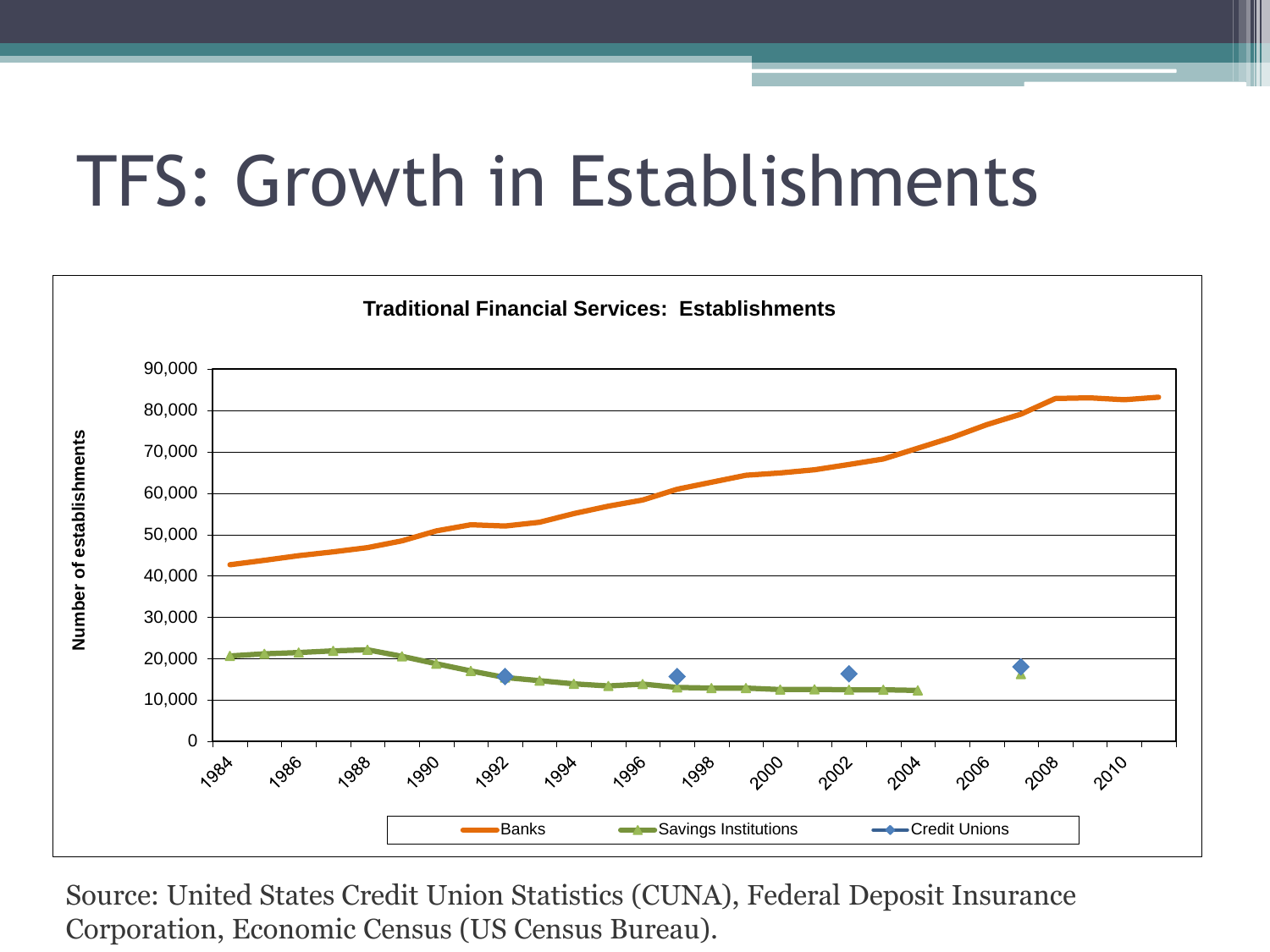## TFS: Decline in Number of Depository Firms



Source: United States Credit Union Statistics (CUNA), Federal Deposit Insurance Corporation.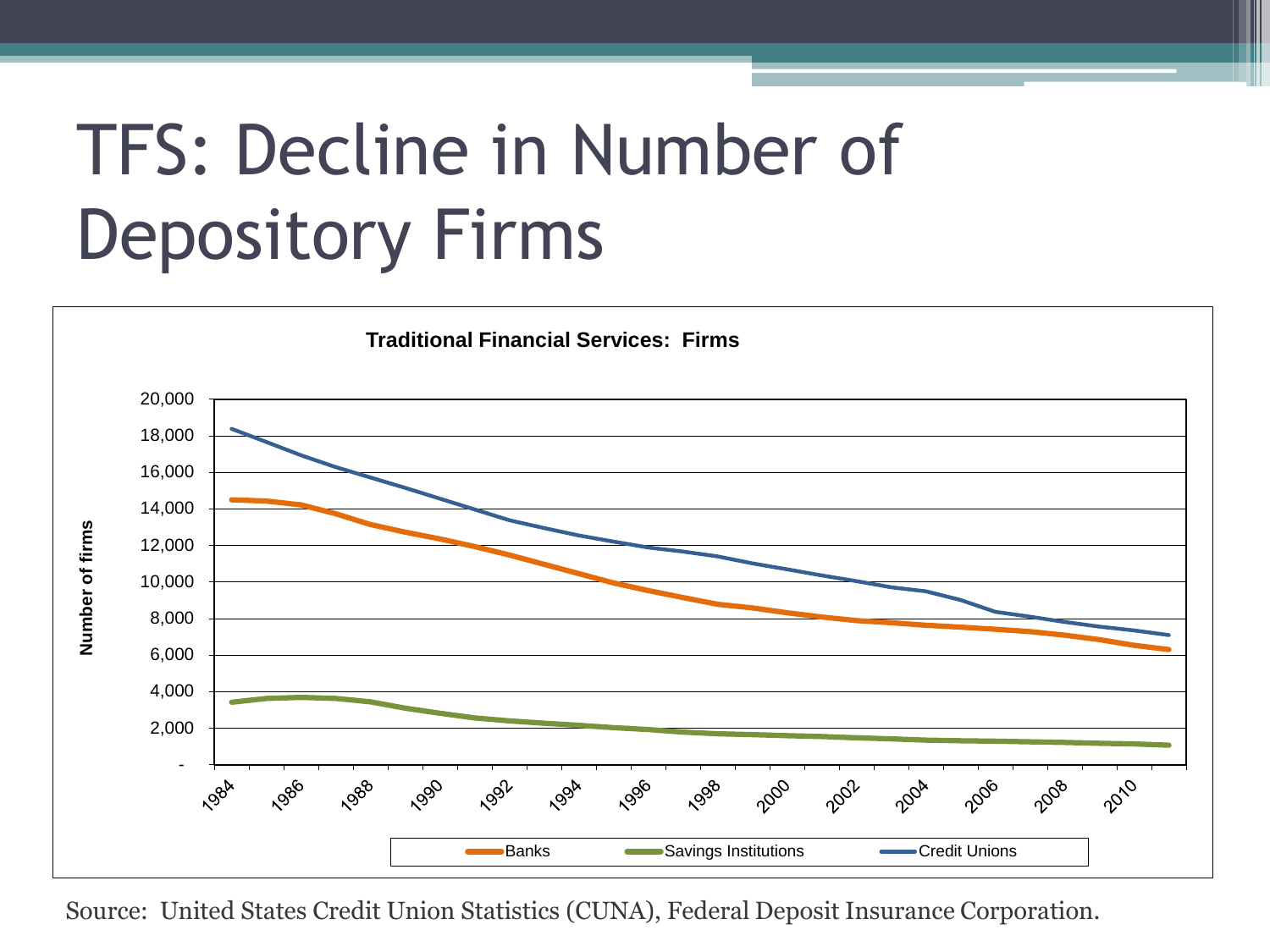# Impacts of Consolidation

- Increased geographical and social distance between lender and borrower
	- (DeYoung 2008)
- Inverse relationship between geographical distance of lending bank and lender and the volume of interaction between them
	- Berger et al. (2005)
- Reduction in relationship lending
	- Historically, small businesses relied on small, locallyowned depository institutions
		- Boot 2011; Devaney and Weber 1995; Berger and Udell 1996; Berger and Black 2007; Collender and Frizell 2002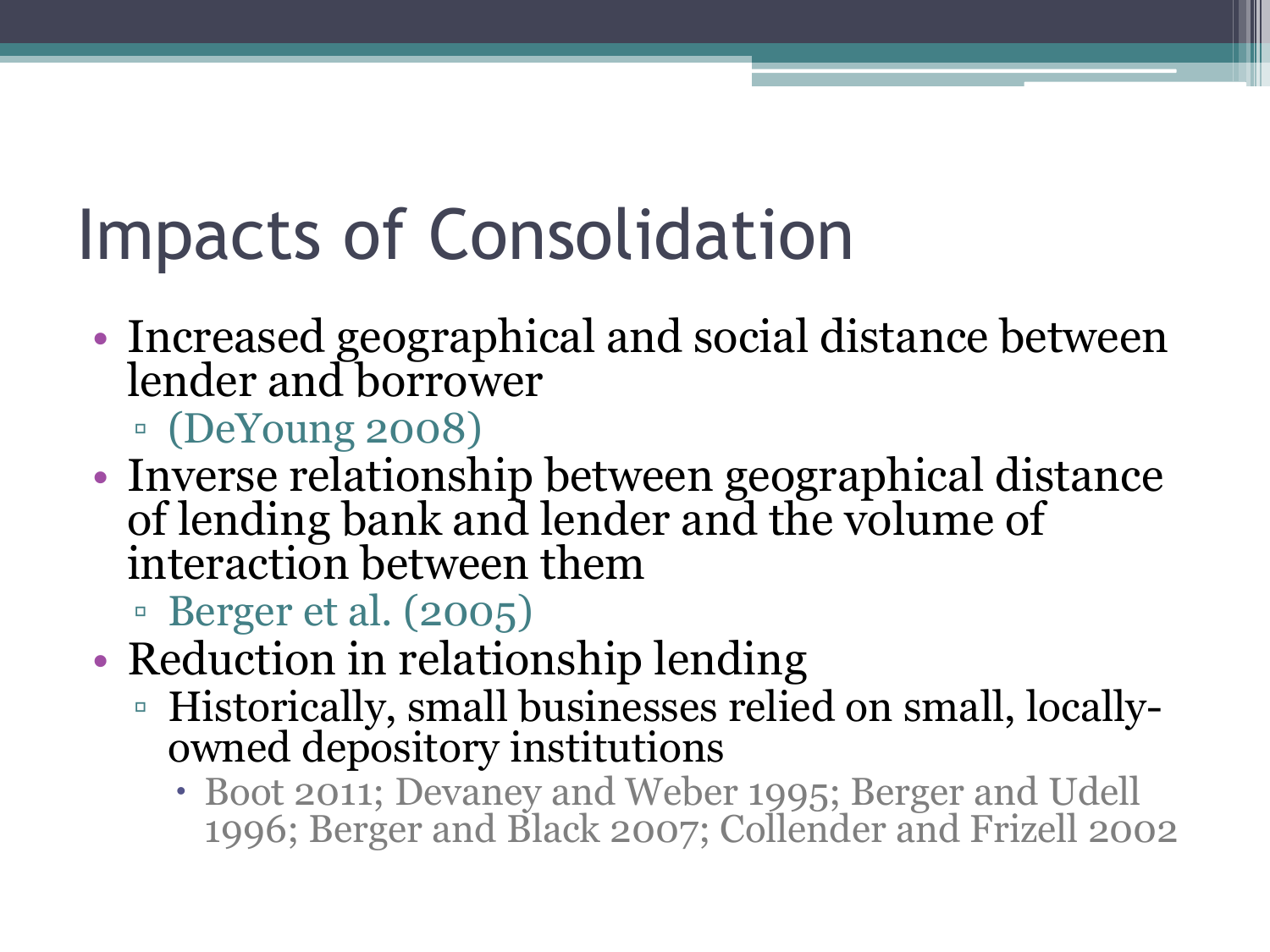# **Where will rural nascent entrepreneurs find capital?**

- Half of all nascent entrepreneurs who applied for loans to help finance their ventures were turned down
	- Campbell and De Nardi (2009)
- Nascent business owners are very similar to low income workers in terms of access to credit

▫ Bates (1997); Graves (2003)

- Sole proprietorships and small businesses more likely to depend on informal sources than on banks
	- Li et al. 2002; Huck et al. 1999; Bond and Townsend 1996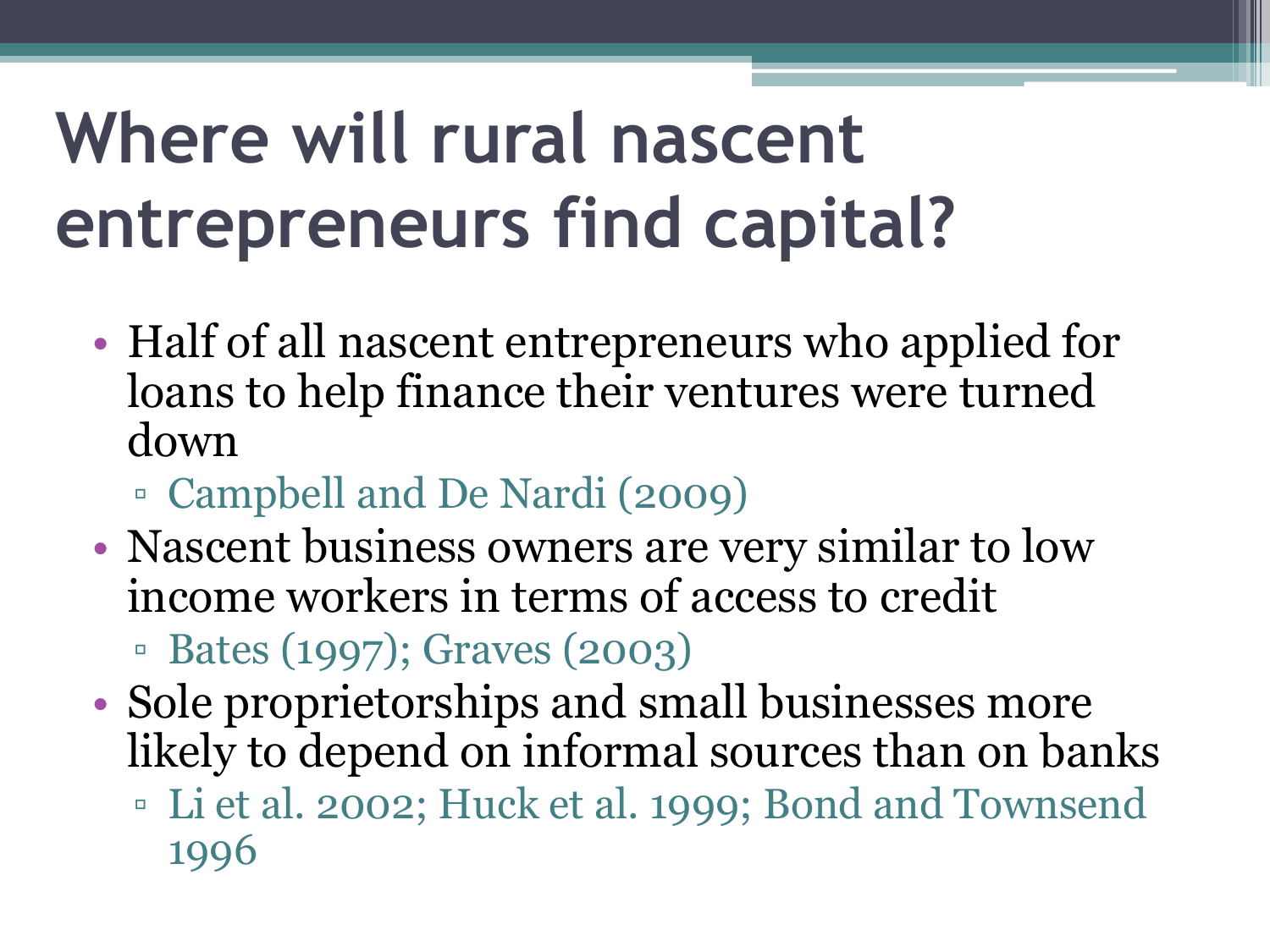## Sources of Capital

| 2002 Survey of Business Owners:<br><b>Sources of Capital for Firm</b> | Start-up | <b>Expansion or</b><br>Improvements |
|-----------------------------------------------------------------------|----------|-------------------------------------|
|                                                                       |          |                                     |
| Personal/family savings                                               | 54.6%    | $25.5\%$                            |
| Other personal/family assets                                          | $9.0\%$  | $5.0\%$                             |
| Personal/business credit card                                         | 8.8%     | $11.4\%$                            |
| <b>Business loan from bank</b>                                        | 11.4%    | $9.2\%$                             |